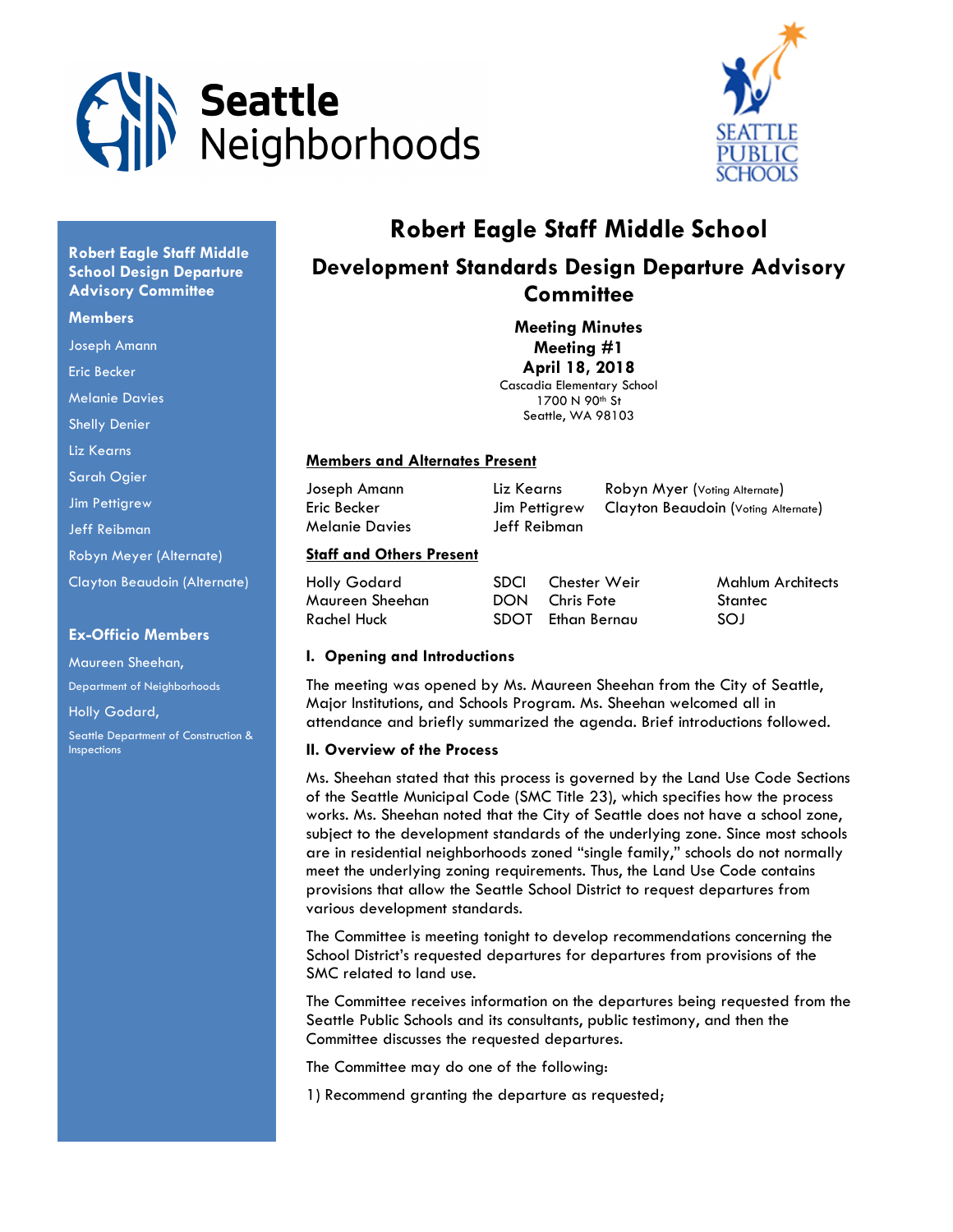- 2) Recommend granting the departure with modifications or specific conditions, or
- 3) Recommend denial of the departure.

Conditions or modifications identified should be clearly related to the requested departure and enforceable on the District.

The Committee may develop recommendations at this meeting, or if time does not allow, additional public testimony is desired, or additional information is needed, the Committee may hold up to two additional meetings. If the Committee concludes they have enough information and there is no further benefit from additional public testimony, the Committee can determine to move forward at the end of this meeting in establishing their recommendations; in that case, this would be the only public meeting.

Ms. Sheehan emphasized that the Committee's will make recommendations that will be put into a report that will be reviewed by the Committee and forwarded to Ms. Holly Godard of the Seattle Department of Construction and Inspections (SDCI), who will take it into consideration when drafting the Director's decision.

#### III. Presentation

#### The Project:

The project scope is to install ten field lighting poles around the existing field and track.

Mr. Ethan Bernau addressed why the field lighting is being proposed now as opposed to when the two new schools were permitted and developed. One reason was the bell times changed which affected school athletics including later practices and games and it also affected youth sports and community use. The other change was the budget programs were allocated for the building of two new elementary and middle schools, and a basic athletic field in between. There was no funding for an upgraded synthetic turf facility and no field lighting. The additional funding was added recently for athletic field upgrades in 2016 by a voterapproved levy.

Mr. Chester Weir of Mahlum Architects presented the constraints the Design Team encountered such as limited space, buried utilities, gas lines, etc. These are key factors to understand the departure request and the decision for the location of the lighting poles.

The project is to install ten poles that are evenly distributed around the field. Mr. Weir noted that Mr. Chris Fote of Stantec will describe the exact height and appropriate location of the poles that will provide the required illumination and safe operation. Mr. Weir showed examples of the proposed poles and mentioned that these poles incorporate the latest LED downlighting technology.

#### Summary of the Requested Departure:

#### 1. Reduced setback for field lighting;

The underlying zoning prescribes a 25 ft. setback where the school site is immediately adjacent to a residential property and a 15 ft. setback where the school site is across the street from a residential property. The zoning code through this departure process provides for an adjustment up to a 5 ft. minimum setback. The project team is requesting a departure for a setback greater than 5 ft, but less than 15. The setback will only apply to the two poles at the north side at the edge of the field.

The departure request is for the two north poles be located at the outer edge of the existing track, to the north of the 15 ft. setback line, but keeping the poles to the south of the existing fence, which is setback approximately 10' from the property line. The project also proposes to restripe the track from 5 to 4 lanes.

Mr. Weir stated that the cost impacts for relocating utilities have not been fully quantified but are likely to be prohibitive.

If the poles are located to the south of the 15' setback it would put the poles in the middle of the track. There are existing gas lines that run below the middle of the track that would be expensive to move. If the poles are located further south, the poles will be on the field and could pose a hazard. Working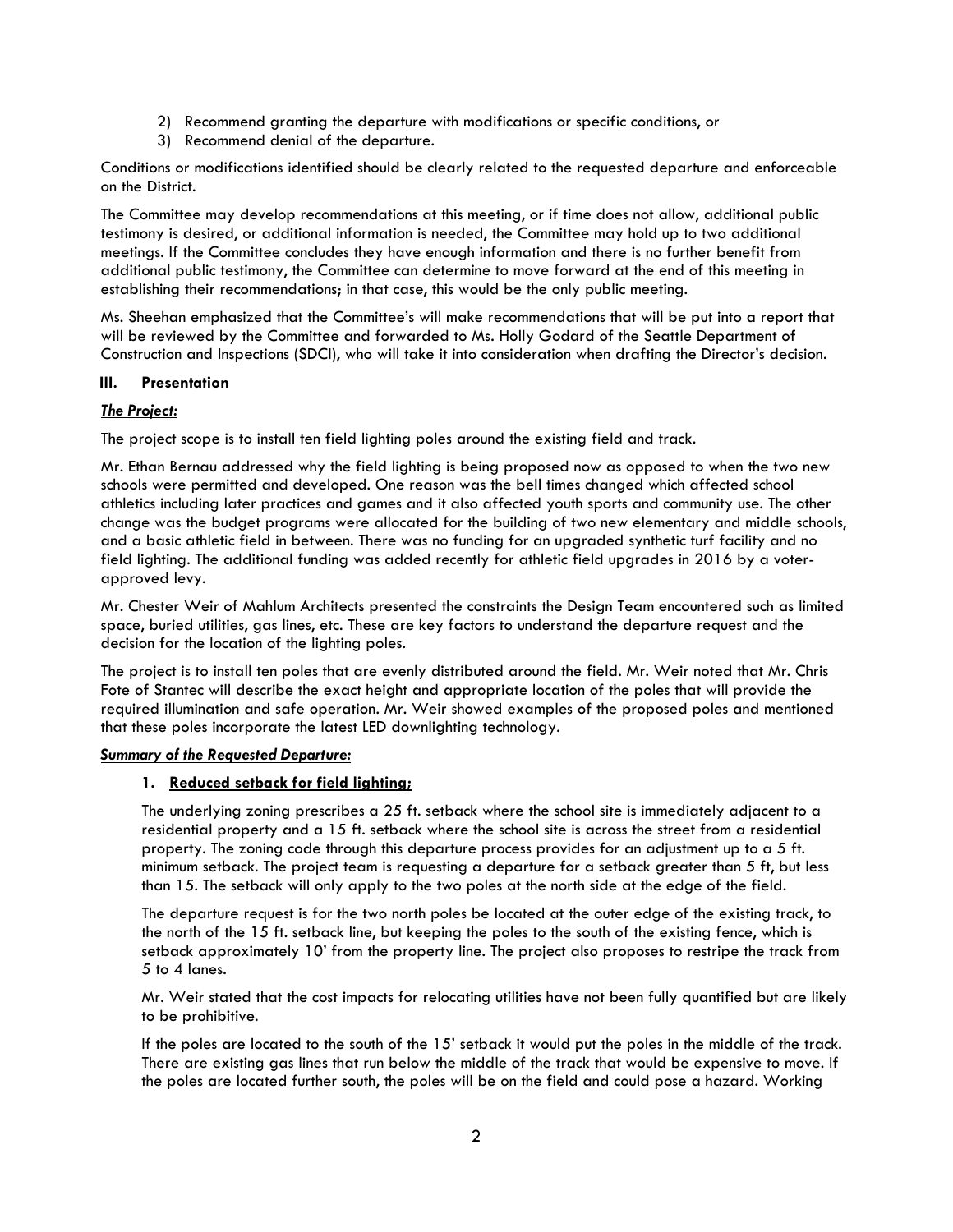with the district, the design team determined that placing the poles north of the 15 ft. setback line makes the most sense.

#### Lighting Technology:

Mr. Weir introduced Mr. Chris Fote of Stantec to briefly discuss the lighting technology.

Mr. Fote noted that he prepared the proposal for the lighting project. The primary focus is to minimize impacts of light and glare on the community, and design to meet the City of Seattle's recommended guidelines for lighting. With the new LED flood lights, it provides high efficiency and better light control that leads to less energy. The downlight technology is also designed specifically to minimize any direct glare and spill impacts.

He provided photos and diagram of the proposed lights as well as analysis of the light levels with the proposed departure request. He also showed the light levels along the neighboring property line.

He evaluated the alternatives if the two non-conforming light poles were eliminated and if the requested departure is denied. The potential impact includes unsafe lighting condition on the field, the cost of relocating the poles and utilities, rebuilding the track, and safety.

#### IV. Committee Clarifying Questions

Ms. Sheehan opened the floor for Committee clarifying questions.

Ms. Melanie Davis asked why not place the poles at the 5 ft. setback. Mr. Weir responded that it could potentially work in some locations, but they were looking for consistency around the track. In addition, there are storm utilities in the planting bed that could be impacted by poles in this location.

She also wanted to hear more about who will be using the field besides the two schools and how is it going to be managed if it will be shared by both the schools and the community. The primary users of the field will be Robert Eagle Staff and Cascadia schools. Lincoln High School could potentially use the field for football practice. The field will also be used by community groups and athletic programs through Seattle Parks and Recreation. The makeup of the current conditions of the field will not change. The field is open for use until 10:00 pm.

The traffic analysis was done through the SEPA process. The noise and hours of operation are consistent with the other School District's policies. The field lighting is programmed to turn off at 10:00 pm and no other field activities are scheduled past 9:45 pm. These are self-imposed conditions that are in place and there will be no amplification or use of speakers to be use in the field.

Mr. Jeff Reibman noted that the width of  $92<sup>nd</sup>$  street ROW is greater than 25 ft. He asked that the setback is not specific to lighting or any of the property onsite. Mr. Weir noted that they are asking for a departure only for the two light poles.

Ms. Robyn Myer asked if the track will be keep intact and will it hold any track meet. The track is not built to accommodate track competition. It is an asphalt track and the lane widths would be reduced slightly once it is restriped; it does not change the condition of the track.

Ms. Myer asked how the direction of the light is determined. Mr. Fote commented that the lights are preaimed when manufactured so it knows the angle of each light. There is a laser light on the poles that set the alignment of the lights. From time to time, the lights are checked as a requirement to make sure it follows the required light levels and adjust it as necessary. She also asked why the lighting levels are different behind A pole than B pole. He added that the A poles are much shorter because it serves infield lighting. The B poles are much higher since it covers a large distance and generates more light.

Mr. Jim Pettigrew had no questions.

Ms. Liz Kearns asked if the lighting will affect Pilling's Pond. Mr. Fote noted that with the recent technology, they did an analysis of the lighting and it calculates zero or no measurable light spills that is being delivered to the pond. She also asked if there are existing field restrooms outside the middle school building and the response was yes.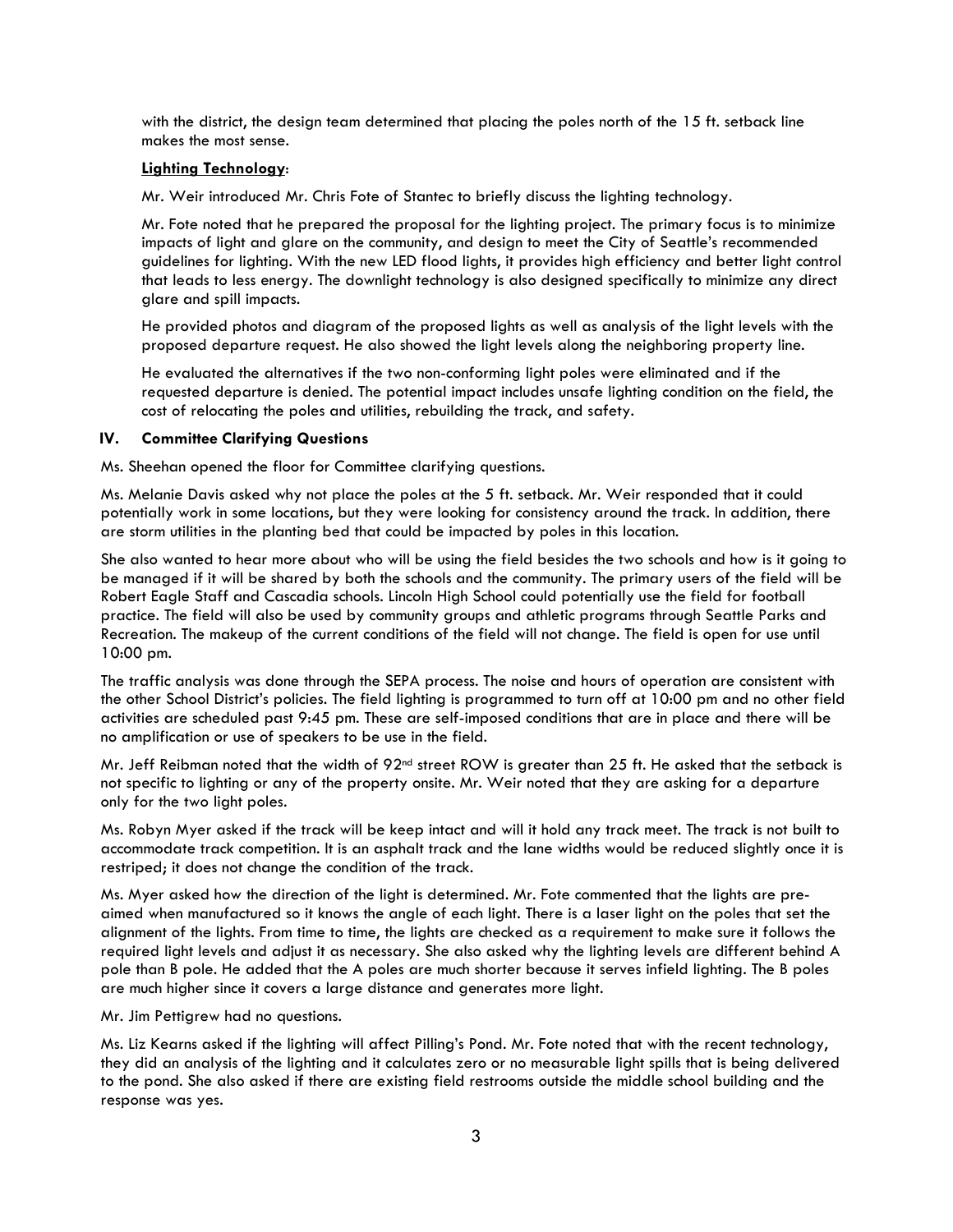Mr. Joe Amman asked about community access to the field since he noticed lately that the gates are closed and locked. A response was made that the gate at the back-parking lot is secured for safety. The general approach is the field is open for community use if there are no scheduled school district events.

A question was asked if there are programmable options for the lights and if a timer can be set to turn off the lights when not in use. Mr. Fote responded that it is designed with a timer to turn off at 10:00 pm, and the lighting system is circuited, but it is controlled by a programmable time clock, and it is accessed by remote and wireless. The programming is controlled by the School District's building automation. Under the Joint-Use agreement, the Parks will work with the school and the lights will be turned off if the field is not in use. The School District controls and directs the light shut off.

Mr. Amman asked if there is a way that a heat map or elevation map be produced that shows the candle power. Mr. Fote mentioned that the most critical number is to identify the spill light and the highest intensity of the lights falls on the field. He added that the report was generated using these numbers for planning purposes. Mr. Amman also asked why the numbers are higher for the poles that are further away. Mr. Fote noted that the distribution of the light comes out from the fixture and it is not a perfect uniform circle.

Mr. Amman asked if there was SEPA analysis done for the neighborhood having a 90 ft. pole. Mr. Fote responded that there was a SEPA evaluation done and the poles were designed to minimize the bulk and light overflow. Bishop Blanchet High School was the first incarnation of the recent technology.

A question was asked about the cost difference of the project by having the proposed departure. A response was made that the proposed setback departure will cost less because there will be less relocation of the gas lines that are in the middle of the track as well as utilities that exist below the track.

Mr. Clayton Beaudoin asked about locating the poles outside the fence and its impact to the track. Mr. Fote mentioned that locating the poles outside the fence will be more visually exposed to the properties of the northside while having them inside the fence will hide it.

Mr. Eric Becker inquired what the current level of lighting was on the street. Mr. Fote mentioned as part of the Master Use Permit (MUP) process for the City of Seattle, a lighting report was prepared, and an analysis and evaluation was done regarding the existing lighting in the area. Samples of light level readings inside and outside the site were taken. The lighted parking lot generated a higher light level source as well as the street lighting.

Ms. Holly Godard asked if any of the bugs will be attracted to the lights. Mr. Fote mentioned that the lights will attract the bugs, but the buzzing sound is from an old technology. There will be no buzzing sound because of the newer technology.

Mr. Reibman noted that the question tonight tis not about whether the field will get lit or not, that is being evaluated in the SEPA process. The clarifying question tonight is about the effect of the proposed setback departure and does it change the traffic, noise, circulation, and parking from the placement of the light poles and not whether they exist or not.

A comment was made that four years ago, the community pressed the issue about night time activities and the concern about parking in the area. She noted the amplification issue be discussed and included as a condition to grant the departure request. The School District issued a SEPA determination in January and a public meeting was held. The District's determination has been appealed. There is a condition already in place that there will be no amplification.

A comment was made if the location of the light poles will have any change in the character and scale of the poles and will the change in use impacts traffic, noise, and circulation and the response was there will be no impact.

A comment was made if there were any alternative analysis done with the different options regarding the outer lane of the track besides striping. The design team looked at the alternatives and they were conscientious about the school's budget and ensure that any disruptions are minimized.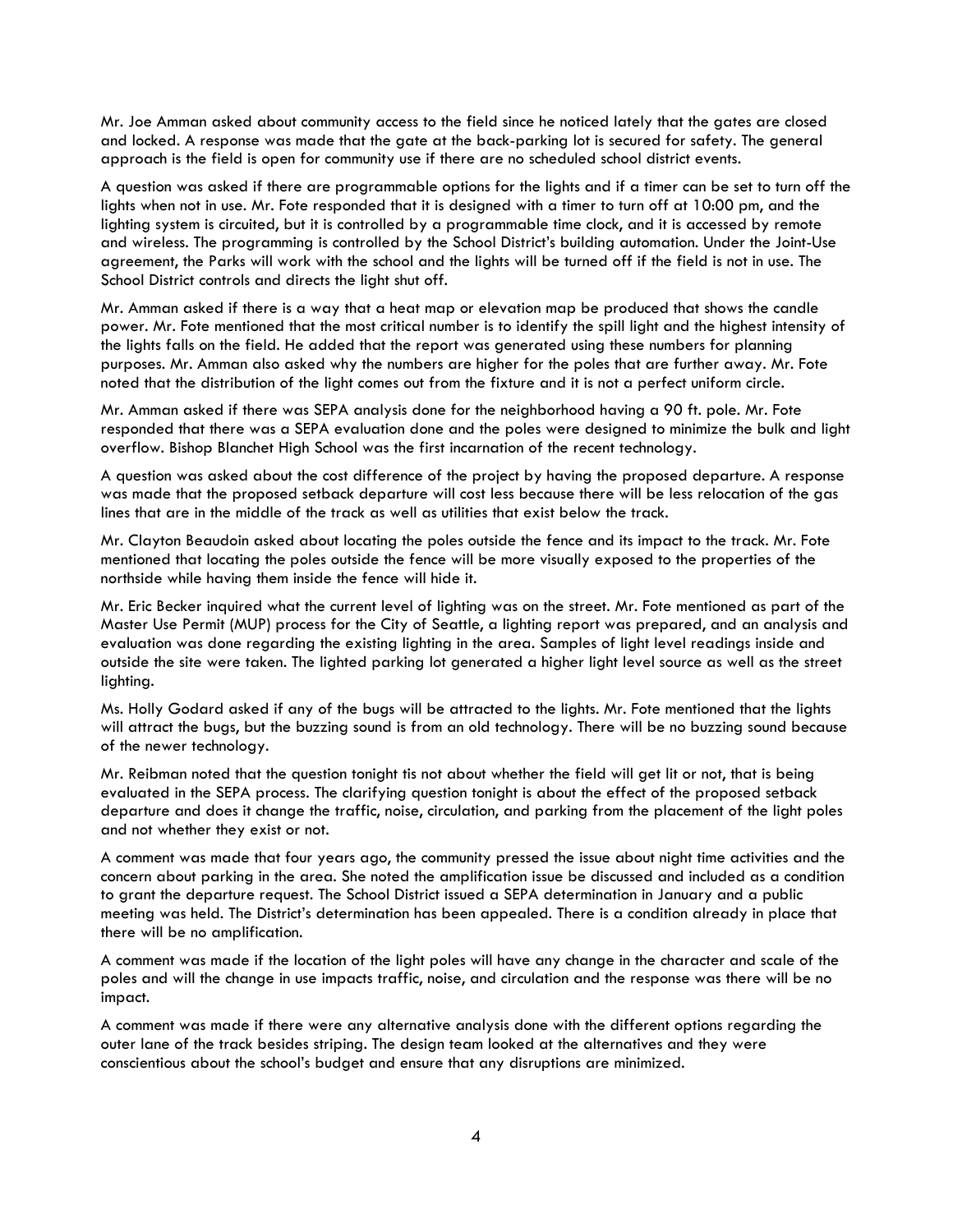A comment was made that if there were no scheduled events on the field, the lights are turned off. The answer was that any field event communication is between the Parks Department and the School District, and currently there has been a huge demand of the field every night.

A question was asked if the project is going to place the light poles within the standard setback if the departure was denied. To provide a safe illumination of the field, the design team is compelled to look at the location of the light poles. The team has not designed that scenario and it is hopeful that the Committee will evaluate the departure request and its impacts.

#### V. Public Comments and Questions

Ms. Sheehan opened the floor for public comments and questions.

### (Editor's Note: The comments shown below are summaries of statements provided. They are not transcriptions and have been shortened and edited to include the major points raised. Full comments are retained in the files in voice recording (.mp3) form)

Comment from William Gerdes: Mr. William Gerdes commented about the locked fence and the accessibility of the field. He wants to make sure that there is accountability about ensuring that the lights are turned off at the appropriate time because the community will depend on them, and he felt that a lack of connection between the school and the community exist.

Comment from Lori Bienhoff: Ms. Bienhoff lives at 92<sup>nd</sup> and Woodlawn and she commented that the Committee should address the amplification. She noted that there is so much noise on the weekend because teams use noise makers and are very loud. Turning off the lights at 10:00 pm is too late for residents that have alternative work schedules. Parking is an issue and should require participants on the playfield should use the school's parking lot. She also would like to know who will be in charge turning off the lights when games are called due to rain. She also would like to have the lights installed inside the field on the concrete path.

Comment from Bill Farmer: Mr. Farmer is the board president of Friends of the Athletic Fields and he commented that this is a great project. He has been following this issue for a long time. He noted that the Wilson Pacific playfield was at this location and there were concerns that because of the school project, these playfields will be taken away. He added that having the two schools side by side and having synthetic turf allows the kids to play year-round and can handle heavy use, which is great. He mentioned that this project is good, and it is healthy for the community as it activates the space. He added that the departure request is insignificant.

Comment from Chris Jackins: Mr. Jackins, is a coordinator for the Seattle Committee to Save Schools provided a copy of a list that summarizes on why this Committee should reject the departure being requested.

Comment from Brian Jacoby-McCurdy: Mr. Jacoby-McCurdy commented that he supports the project. He mentioned that he was a former marching band member and participated in night practices and noted that the lighting makes all the difference. He would like to see the lighting be utilized.

Ms. Sheehan mentioned that she also received written comments over email and she shared it with the Committee members.

## VI. Committee Deliberation

Ms. Sheehan opened the discussions for committee deliberation. She asked the Committee to deliberate on the need for the departure and then discuss on whether to recommend or deny with or without any conditions.

The Committee began their deliberation by discussing the requested departure.

#### 1. Reduced setback for field lighting;

Mr. Pettigrew commented that he would approve the departure based on the initial presentation and the location of the poles does not make any difference since the lights will be on when SEPA approves them to be.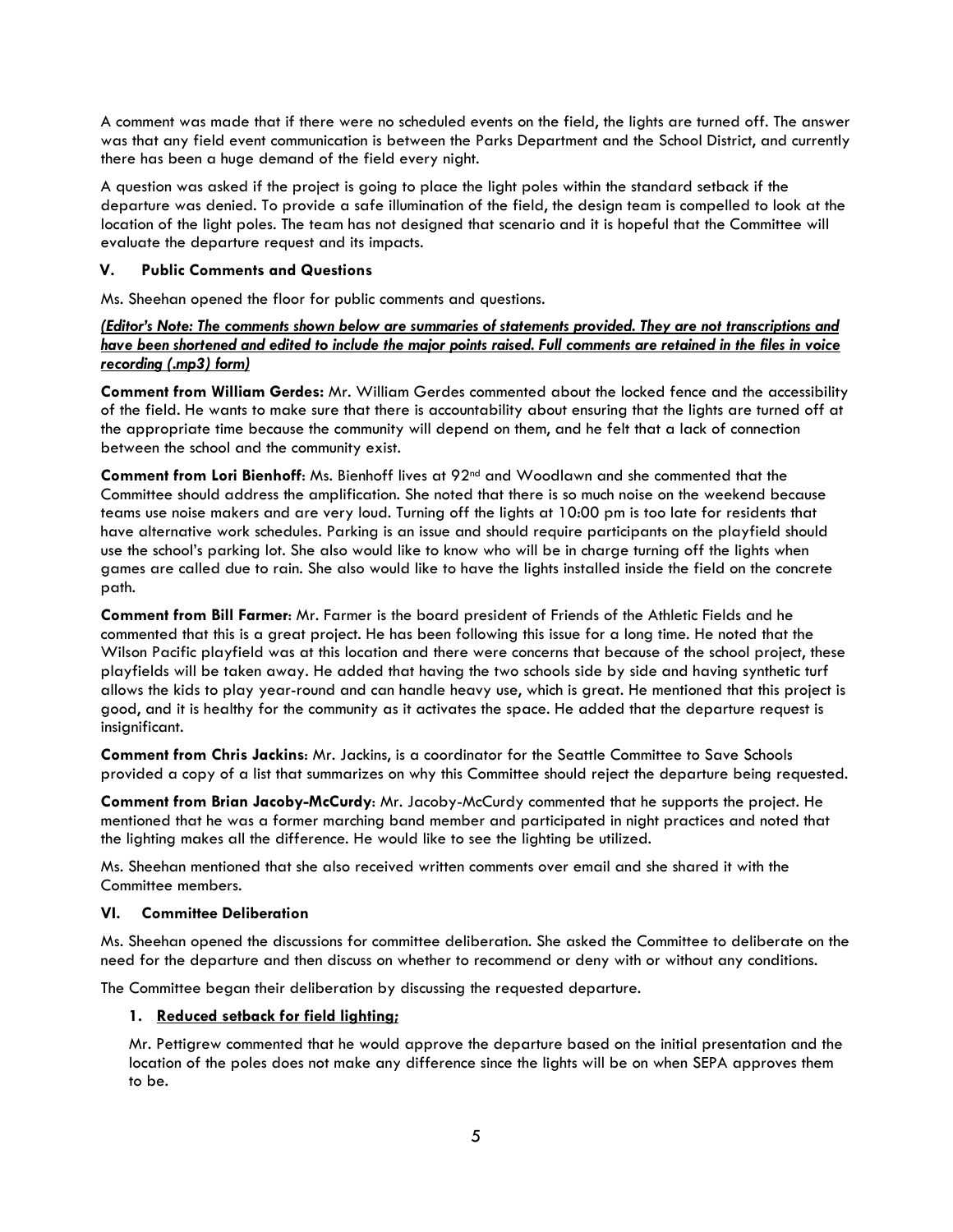Mr. Reibman commented that he would approve the departure. He sees as an improvement because it utilizes the design that is less costly to the public and there is no negative impact.

Ms. Davies commented that she would approve the departure. She noted that there are a few management issues that needs to be addressed and it will be up to the community to pursue and meet with the school and the Parks Department to resolve any of the issues.

Mr. Beaudoin did not hear anything from the presentation that would have him deny the departure and there is nothing in the evaluation criteria is affected by the departure.

Mr. Becker said he will vote for the departure and if there are any questions regarding the issues, there are resources available that could clarify these issues including traffic, etc.

Mr. Amann commented that he is torn about the departure. The school district should have thought about this before everything was built. He is 60% in favor of not granting the departure.

Ms. Kearns and Myer and would both vote for the departure and they were comfortable with what was presented. Ms. Kearns noted that she was sensitive to the comments she heard from the public.

Ms. Godard commented her job is to ask and stimulate questions from the Committee to make sure they understand the issue regarding when to turn on and off the lights, the joint use of the field by the community, the school and the Parks Department and the location of the poles in question.

A comment was made if the SEPA process includes amplification and lighting on the field. A response was made that the SEPA and special exception are connected to allow or disallow this project to continue.

Mr. Reibman noted that the SEPA process that is under appeal is specific to the restriction, time of use, amplification, etc. He noted that they heard valid concerns from the public about these issues, and the SEPA process should address those issues. The SEPA appeal is scheduled on May 14<sup>th</sup>. The construction goal for this project is for this coming summer and the decision on the appeal may affect the timeline.

Ms. Sheehan noted that most of the Committee members supports the departure. There are questions regarding how to address the management issues, access to the field in relation with the Parks and school communication, frustrations from the initial school building planning. She asked that based on these questions, are there any conditions the Committee would like to propose.

A comment was made that any conditions added to the departure request may skew the process that is already happening. He suggested to have SEPA handle these conditions and focus on what the Committee is assigned to review.

Ms. Davies commented that the decision and how this Committee concluded should be presented in the report.

A comment was made that any commentary should focus on the location of the lights whether they are inside the track or where the poles exist rather than how these lights will be managed.

A suggestion was made to approve the departure to a minimum of 5 ft. inside the fence.

A question for the Design Team was if all the poles were located inside the track, is there a way to angle the lights to the track. Mr. Fote noted that the cut off will be dramatic that all the lights will be dumped offsite.

A comment was made that he does not hear from the Committee members imposing any specific conditions to the departure being requested.

#### VI. Committee Recommendations

Ms. Sheehan opened the discussion for Committee recommendations and noted that the Committee had deliberated on the departure being requested.

Mr. Reibman introduced a motion to approve the departure as requested with a preference for the design as presented and the lights inside the fence, and it was seconded.